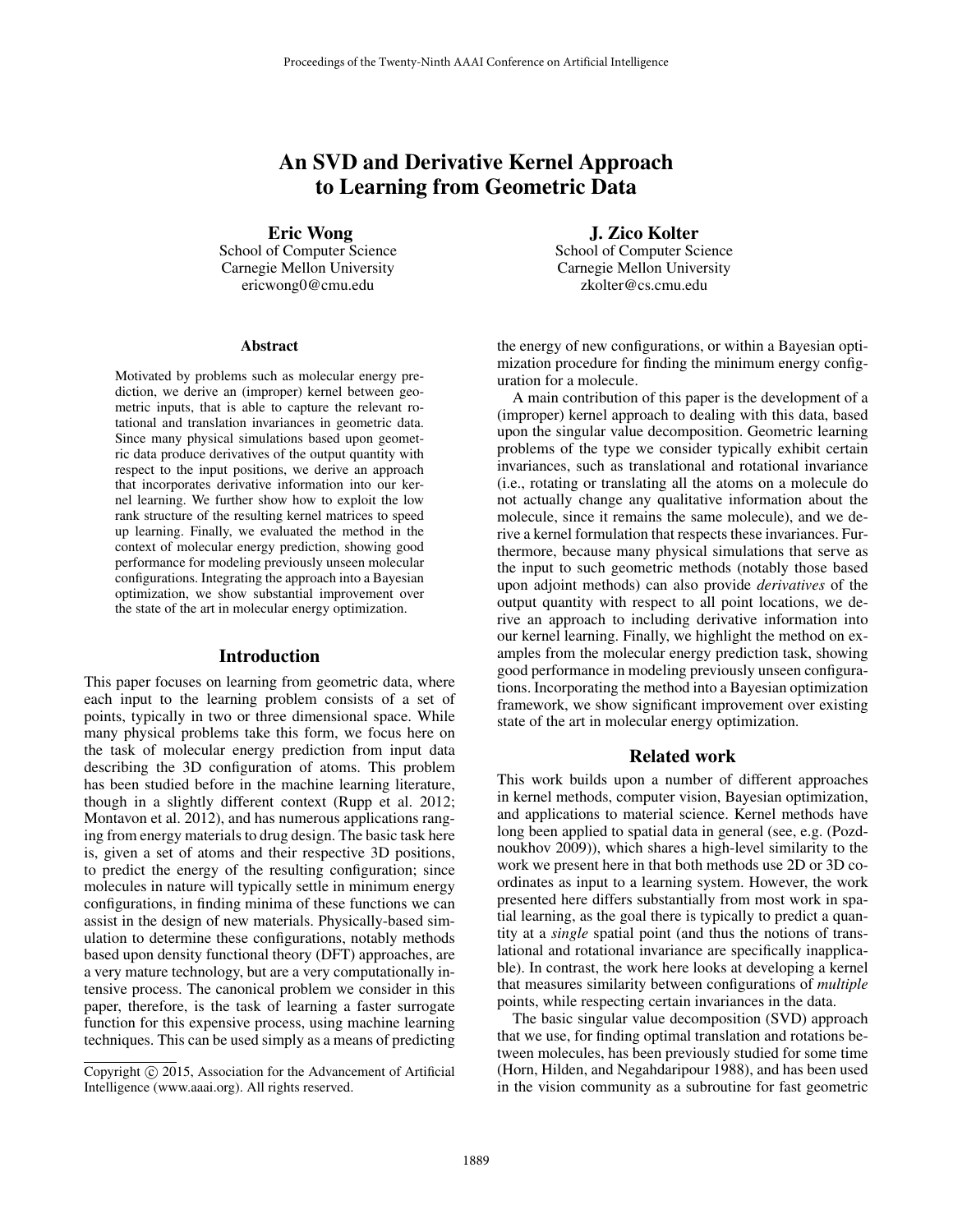transforms (Lu, Hager, and Mjolsness 2000). However, the main contributions over this basic approach in the current work are: 1) the introduction of a kernel based upon this SVD-based distance metric, and 2) the derivation of functional derivatives of this kernel in a compact form, which is of particular importance for the domain of molecular energy prediction. This last item also exploits work in kernel methods for incorporating derivative information in Gaussian processes (Solak et al. 2003); we use exactly this approach in order to incorporate observations of the molecular forces (derivatives) into our model, though the challenging aspect here is computing the proper kernel derivatives, which is one of the primary contributions of this paper.

Our work also uses recent approaches to Bayesian optimization (Brochu, Cora, and De Freitas 2010). From the core algorithmic perspective, we are mainly using existing approaches from the literature, specifically the lower confidence bound approach (Cox and John 1997) that is widely used in the machine learning community. However, most Bayesian optimization approaches have been applied using relatively simple forms of kernels such as the exponential or Matern kernels (Snoek, Larochelle, and Adams 2012). In contrast, the use of the geometric kernel that we derive here lets us use Bayesian optimization as a drop in replacement for existing molecular energy optimizers, based upon traditional optimization approaches such as gradient descent or LBFGS. In this context, the work here can be viewed as integrating Bayesian optimization in this approach to numerical scientific computing.

Finally, in the domain of material science, our approach builds upon a number of past works. Both neural networks and Gaussian processes have been used to predict the potential energy of a single molecule (Behler and Parrinello 2007; Bartók et al. 2010), but these used either black box or noninvariant kernel approaches, and do not integrate derivative observations. More recent approaches learn across the entire chemical compound space by using data from multiple molecules. These approaches represent molecules by their so-called Coulomb matrix and their corresponding vectors of eigenvalues (Rupp et al. 2012; Montavon et al. 2013). The major difference presented here is the use of the singular value decomposition to define the distance between two inputs and the incorporation of the available molecular energy derivative information.

## An SVD kernel for geometric data

In this section we present the main algorithmic contribution of this paper, an improper kernel for geometric input data. In the sequel, we will use this kernel in the context of Gaussian process estimation and Bayesian optimization, but the key contribution here relates to the derivation of the kernel itself and its corresponding derivatives that can enable us to incorporate derivative information into the kernel.

Let  $X \in \mathbb{R}^{3 \times n}$  represent molecules of *n* atoms, where each column of the matrix denotes the 3D coordinate of the corresponding atom. Since translating or rotating a molecule results in the an unchanged molecule, a measure of similarity between two molecules should be invariant to these properties. To construct a Gaussian process model for such data,

we define the distance between two molecules  $X \in \mathbb{R}^{3 \times n}$ and  $Z \in \mathbb{R}^{3 \times n}$  as the minimum distance over all rotations and translations:

$$
d(X, Z) = \min_{R \in \mathbb{R}^{3 \times 3}, t \in \mathbb{R}^3, R^T R = I_3} ||X - (RZ + t1^T)||_F^2
$$
 (1)

Although this is a non-convex problem, it can be solved efficiently using the singular value decomposition. This is a well-known property (see, e.g. (Horn, Hilden, and Negahdaripour 1988)), but we include a brief derivation for completeness.

Theorem 1. *The solution to the minimization in* (1) *is given by*

 $t^* = (X - R^*Z)1/n$ ,  $R^* = VU^T$ (2) where  $USV^T = XBB^T Z^T$  is a singular value decom*position and* B *is the centering matrix defined as* B =  $I_n-11<sup>T</sup>/n$ . Furthermore, the distance takes the closed form

$$
d(X, Z) = ||XB||_F^2 + ||YB||_F^2 - 2 \operatorname{Tr} S \tag{3}
$$

*where* S *is the diagonal matrix of singular values as above.*

*Proof.* Taking the gradient of 
$$
(1)
$$
 with respect to  $t$ 

$$
\nabla_t \|X - RZ - t1^T\|_F^2 = (X - RZ - t1^T)1
$$
 (4)  
gives the the first part of the solution

$$
t^* = (X - RZ)1/n.
$$
 (5)

Substituting this back into the objective transforms (1) into the equivalent optimization problem

$$
d(X, Z) = \min_{R^T R = I_3} ||XB - RZB||_F^2
$$
 (6)

and note that

$$
||XB - RZB||_F^2
$$
  
=  $||XB||_F^2 + ||RZB||_F^2 - 2 \text{Tr } B^T Z^T R^T X B$  (7)  
=  $||XB||_F^2 + ||ZB||_F^2 - 2 \text{Tr } R^T X B B^T Z^T$ .

We next take the singular value decomposition  $USV^T =$  $XBB^TZ^T$ 

$$
\text{Tr}\, R^T USV^T = \text{Tr}\, V^T R^T US = \text{Tr}\,\tilde{R}S \tag{8}
$$

where  $\tilde{R}^T \tilde{R} = I$ . Since S is diagonal, this problem is optimized with  $\tilde{R}^* = I$ , so that  $R^* = UV^T$ . The final form of the distance follows from the fact that

$$
\operatorname{Tr} VU^TUSV^T = \operatorname{Tr} U^TUSV^TV = \operatorname{Tr} S.
$$
 (9)

We use this distance in a corresponding exponential kernel given by

$$
K(X,Z) = \exp\left\{-\frac{1}{2}\gamma(||XB||_F^2 + ||ZB||_F^2 - 2\operatorname{Tr} S)\right\}.
$$
\n(10)

Note that this is not a proper (semidefinite) kernel, due to the fact that this distance function is not a true metric (it does not obey the triangle inequality); thus the kernel matrix above may have negative eigenvalues. In this case, we can simply treat the kernel as a set of features describing the input (i.e, using the matrix  $K^T K$  to compute predictions); we can also exploit the fact that, for large enough  $\gamma$ , the kernel *will* be guaranteed to be positive definite, as all non-diagonal entries will fall off exponentially. In practice, we observe that this is rarely a problem, and all values of  $\gamma$  chosen by cross validation, for instance, results in positive definite kernels.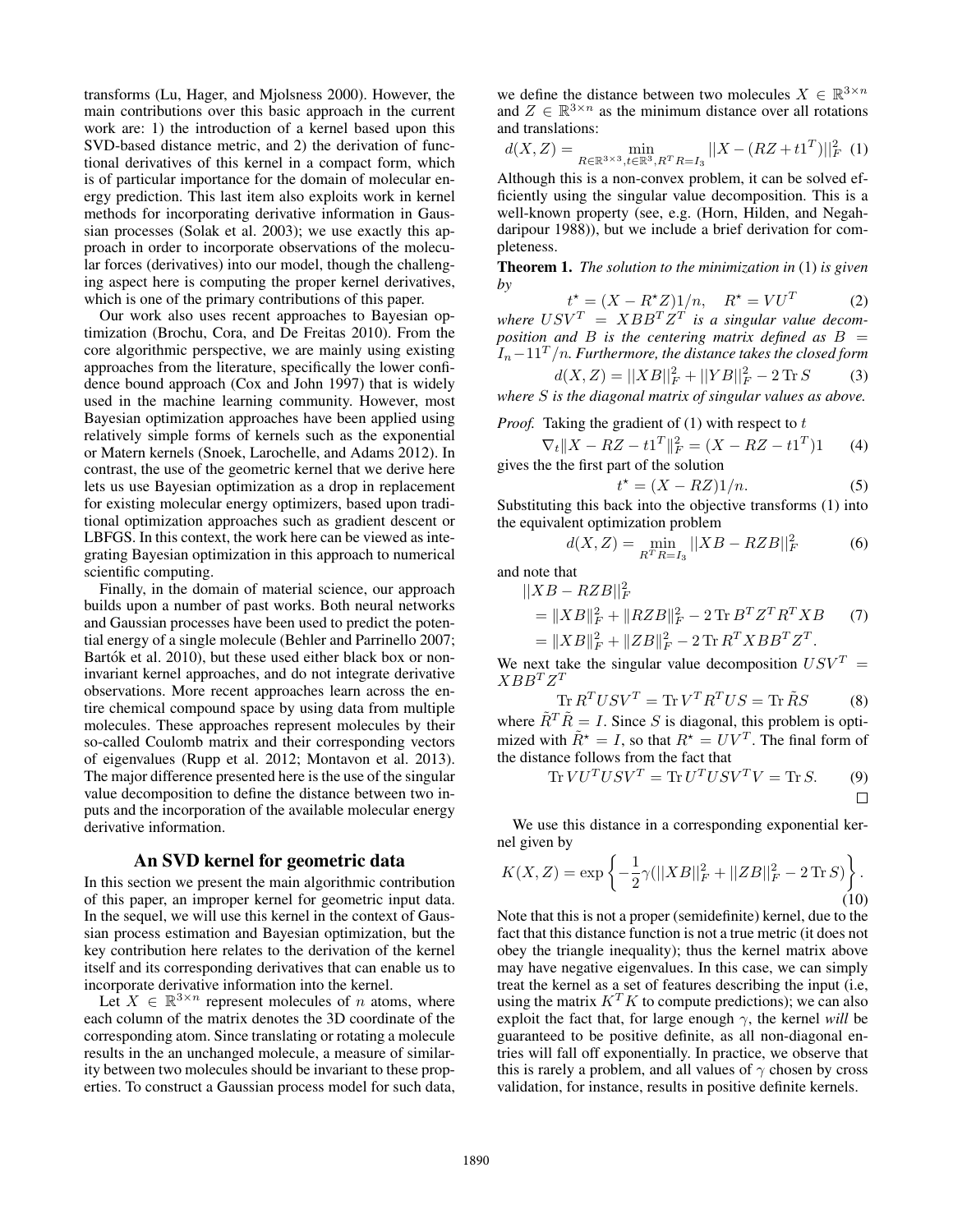# Kernel derivatives

A common theme in many learning methods that use geometric data, specifically those where the geometric data is itself generated through some simulation process, also produce *derivatives* of the output quantity with respect to all the input coordinates. For instance, the general class of methods known as *adjoint methods* produce these derivatives using approximately twice as much computation as it takes to compute the output originally. Such methods have therefore become extremely widely used in simulation and optimization, and we want to enable our kernel approach to use such information. As shown in previous work (Solak et al. 2003), a Gaussian process can incorporate derivative observations by defining an extended kernel matrix that also models the covariance between the inputs and their derivatives, and between the derivatives themselves. In particular, since the covariance is a bilinear operator:

$$
Cov\left(y^{(s)}, y^{(t)}\right) = K\left(X^{(s)}, X^{(t)}\right)
$$

$$
Cov\left(\frac{\partial y^{(s)}}{\partial X_{ij}^{(s)}}, y^{(t)}\right) = \frac{\partial K(X^{(s)}, X^{(t)})}{\partial X_{ij}^{(s)}}\n\qquad (11)
$$

$$
Cov\left(\frac{\partial y^{(s)}}{\partial X_{ij}^{(s)}}, \frac{\partial y^{(t)}}{\partial X_{kl}^{(t)}}\right) = \frac{\partial^2 K(X^{(s)}, X^{(t)})}{\partial X_{ij}^{(s)} \partial X_{kl}^{(t)}}.
$$

In the remainder of this section, we will derive a closed form expression for these derivatives for the SVD kernel. For convenience, it is useful to combine all the kernel derivatives between two molecules  $X, Z \in \mathbb{R}^{3 \times n}$  in the block form:

$$
\begin{bmatrix}\nK(X,Z) & \frac{\partial K(X,Z)}{\partial Z_{11}} & \cdots & \frac{\partial K(X,Z)}{\partial Z_{3n}} \\
\frac{\partial K(X,Z)}{\partial X_{11}} & \frac{\partial^2 K(X,Z)}{\partial X_{11}\partial Z_{11}} & \cdots & \frac{\partial^2 K(X,Z)}{\partial X_{11}\partial Z_{3n}} \\
\vdots & \vdots & \ddots & \vdots \\
\frac{\partial K(X,Z)}{\partial X_{3n}} & \frac{\partial^2 K(X,Z)}{\partial X_{3n}\partial Z_{11}} & \cdots & \frac{\partial^2 K(X,Z)}{\partial X_{3n}\partial Z_{3n}}\n\end{bmatrix}
$$
\n(12)

Theorem 2. *For the rotationally invariant distance kernel in* (10)*, the block of derivatives in (12) has the following form:*

$$
\bar{K}(X,Z) = \exp\left\{-\frac{1}{2}\gamma d(X,Z)\right\} \left[\begin{array}{cc} \bar{K}_{11} & \bar{K}_{12} \\ \bar{K}_{21} & \bar{K}_{22} \end{array}\right] \tag{13}
$$

*where*

÷.

$$
K_{11} = 1
$$
  
\n
$$
\bar{K}_{12} = -\gamma \text{vec}(Z - VU^{T}X)^{T}\bar{B}^{T}
$$
  
\n
$$
\bar{K}_{21} = -\gamma \bar{B} \text{vec}(X - UV^{T}Z)
$$
  
\n
$$
\bar{K}_{22} = \gamma \bar{B} ((I_{n} \otimes UV^{T})
$$
  
\n
$$
-(Z^{T}V \otimes U) \mathcal{A}(U^{T}X \otimes V^{T})) \bar{B}^{T}
$$
  
\n
$$
+ \bar{K}_{21}\bar{K}_{12}
$$
\n(14)

with 
$$
\otimes
$$
 as the Kronecker product,  $\overline{B} = (B \otimes I_3)$ , and

$$
\mathcal{A} = \begin{bmatrix} 0 & 0 & 0 & 0 & 0 & 0 & 0 & 0 & 0 \\ 0 & \frac{1}{\hat{s}_{12}} & 0 & \frac{-1}{s_{12}} & 0 & 0 & 0 & 0 & 0 \\ 0 & 0 & \frac{1}{\hat{s}_{13}} & 0 & 0 & 0 & \frac{-1}{\hat{s}_{13}} & 0 & 0 \\ 0 & \frac{-1}{s_{12}} & 0 & \frac{1}{s_{12}} & 0 & 0 & 0 & 0 & 0 \\ 0 & 0 & 0 & 0 & 0 & 0 & 0 & 0 & 0 \\ 0 & 0 & 0 & 0 & 0 & \frac{1}{\hat{s}_{23}} & 0 & \frac{-1}{s_{23}} & 0 \\ 0 & 0 & \frac{-1}{s_{13}} & 0 & 0 & 0 & \frac{1}{s_{13}} & 0 & 0 \\ 0 & 0 & 0 & 0 & 0 & 0 & \frac{1}{s_{23}} & 0 & \frac{1}{s_{23}} & 0 \\ 0 & 0 & 0 & 0 & 0 & 0 & 0 & 0 & 0 \end{bmatrix}.
$$

*where*  $s_{ij} = S_{ii} + S_{jj}$ *.* 

*Proof.* To derive these expressions, we determine the derivatives of the singular value decomposition using a methodology similar to the work of (Papadopoulo and Lourakis 2000), beginning with the following identity:

$$
USV^T = XBBZ^T \t\t(16)
$$

We take the derivative of both sides with respect to some input coordinate  $X_{i,j}$ , multiply on the left and right by  $U^T$  $\sqrt{ }$ 

and *V* respectively, and take the trace. Since 
$$
U^T \left( \frac{\partial U}{\partial X_{ij}} \right)
$$
 and   
 $\left( \frac{\partial V^T}{\partial X_{ij}} \right) V$  are antisymmetric, we get:

$$
\operatorname{tr}\left(\frac{\partial S}{\partial X_{ij}}\right) = \operatorname{tr}(J^{ij} B Z^T V U^T) \tag{17}
$$

with  $(J^{ij})_{kl} = \delta_{ik}\delta_{jl}$ . Let  $b_j$  be the jth column of B. Substituting the value in equation 17 for the derivative of the singular values, the first derivative of the distance metric with respect to  $X_{ij}$  can be expressed as the following:

$$
\frac{\partial d(X, Z)}{\partial X_{ij}} = 2(b_j \otimes e_i)^T \operatorname{vec}(X - UV^T Z) \tag{18}
$$

By varying  $i$  and  $j$ , we can thus construct a row of all the first derivatives of  $X$ :

$$
\frac{\partial d(X,Z)}{\partial \text{ vec}(X)} = 2(B \otimes I_3)^T \text{ vec}(X - UV^T Z) \tag{19}
$$

We substitute into the derivative of the kernel to get:

$$
\frac{\partial K(X,Z)}{\partial \text{ vec}(X)} = \exp\left\{-\frac{1}{2}\gamma d(X,Z)\right\} \bar{K}_{21} \qquad (20)
$$

An almost identical process results in the respective expression for the derivative with respect to the second input:

$$
\frac{\partial K(X,Z)}{\partial \text{vec}(Z)} = \exp\left\{-\frac{1}{2}\gamma d(X,Z)\right\} \bar{K}_{12} \qquad (21)
$$

For the second derivatives, we begin by directly taking the second derivative of the kernel:

$$
\frac{\partial^2 K(X, Z)}{\partial Z_{kl} \partial X_{ij}} = K(X, Z) \left( \alpha - \beta \right) \tag{22}
$$

where

$$
\alpha = \frac{1}{4} \gamma^2 \left( \frac{\partial d(X, Z)}{\partial Z_{kl}} \right) \left( \frac{\partial d(X, Z)}{\partial X_{ij}} \right)
$$
  

$$
\beta = \frac{1}{2} \gamma \frac{\partial^2 d(X, Z)}{\partial Z_{kl} \partial X_{ij}}
$$
(23)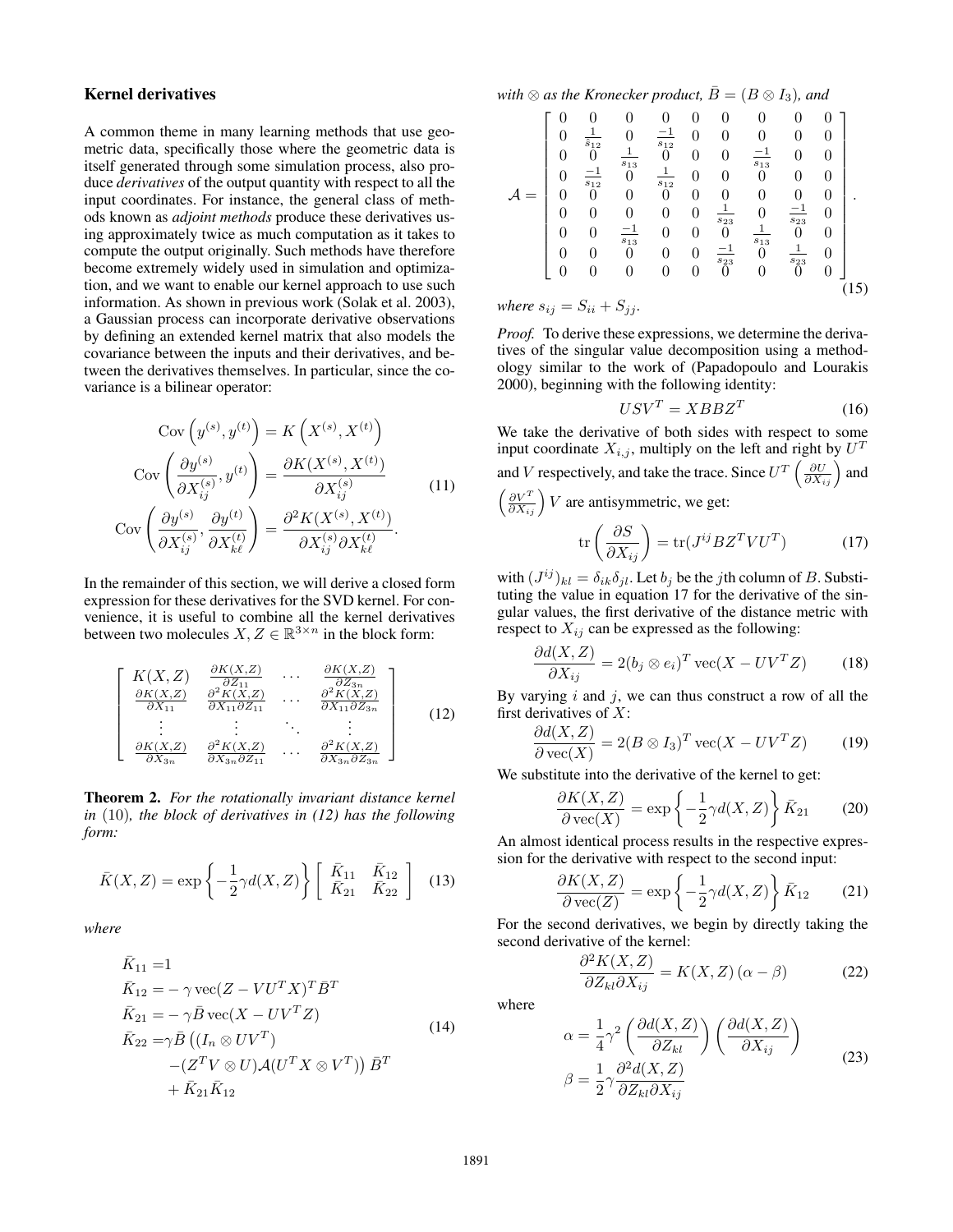The first part is expressed from the first derivative results:

$$
\alpha = [\bar{K}_{21}]_{(ij)} [\bar{K}_{12}]_{(kl)} \tag{24}
$$

where the subscripts  $(ij)$ ,  $(kl)$  refer to the indices of the derivative with respect to  $X_{ij}$ ,  $Z_{kl}$ . For the second part, taking the second derivative of the distance metric shows that we need the second derivative of the singular values:

$$
\frac{\partial^2 d(X, Z)}{\partial Z_{kl} \partial X_{ij}} = -2 \operatorname{tr} \left( \frac{\partial^2 S}{\partial Z_{kl} \partial X_{ij}} \right) \tag{25}
$$

To get this quantity, we first take the second derivative of the identity  $\overline{U}SV^T = XBB^TZ^T$  and multiply on the left and right by  $U^T$  and V respectively. Taking the trace of the resulting equation, we get

$$
\operatorname{tr}\left(\frac{\partial^2 S}{\partial Z_{kl}\partial X_{ij}}\right) = \operatorname{tr}\left(U^T J^{ij} B J^{lk} V\right) \n- \operatorname{tr}\left(\left(\Omega_U^{ij} + \Omega_V^{ij}\right) S \left(\Omega_U^{kl} + \Omega_V^{kl}\right)\right)
$$
\n(26)

where

$$
\Omega_U^{ij} = U^T \frac{\partial U}{\partial X_{ij}} \quad \Omega_U^{kl} = U^T \frac{\partial U}{\partial Z_{kl}}
$$
  

$$
\Omega_V^{ij} = \frac{\partial V^T}{\partial X_{ij}} V \quad \Omega_V^{kl} = \frac{\partial V}{\partial Z_{kl}} V
$$
 (27)

and  $(J^{ij})_{kl} = \delta_{ik}\delta_{jl}$ . For the latter term, we can solve for an explicit form of  $\Omega_U^{ij}$  and  $\Omega_V^{ij}$  by solving the system of equations given by the off-diagonal entries of the first derivative of equation 16. Using these, we can compute

$$
\Omega_{U}^{ij} + \Omega_{V}^{ij} = \begin{bmatrix} 0 & \frac{W_{12}^{ij} - W_{21}^{ij}}{s_1 + s_2} & \frac{W_{13}^{ij} - W_{31}^{ij}}{s_1 + s_2} \\ -\frac{W_{12}^{ij} - W_{21}^{ij}}{s_1 + s_2} & 0 & \frac{W_{23}^{ij} - W_{32}^{ij}}{s_2 + s_3} \\ -\frac{W_{13}^{ij} - W_{31}^{ij}}{s_1 + s_3} & -\frac{W_{23}^{ij} - W_{32}^{ij}}{s_2 + s_3} & 0 \end{bmatrix}
$$
(28)

where  $W^{ij} = U^T J^{ij} B Z^T V$ . We can get an identical expression for  $\Omega_U^{kl} + \Omega_V^{kl}$ , using  $W^{kl} = U^T X B J^{lk} V$  in place of  $W^{ij}$ . Substituting these into the trace in equation 26 and using  $A$ , we derive the following expression:

$$
\begin{split} \text{tr}\left(\left(\Omega_{U}^{ij} + \Omega_{V}^{ij}\right)S\left(\Omega_{U}^{kl} + \Omega_{V}^{kl}\right)\right) \\ &= \frac{1}{s_{1} + s_{2}}\left(-W_{12}^{ij}W_{12}^{kl} + W_{12}^{ij}W_{21}^{kl} - W_{21}^{ij}W_{21}^{kl} + W_{21}^{ij}W_{12}^{kl}\right) \\ &+ \frac{1}{s_{1} + s_{3}}\left(-W_{13}^{ij}W_{13}^{kl} + W_{13}^{ij}W_{31}^{kl} - W_{31}^{ij}W_{31}^{kl} + W_{31}^{ij}W_{13}^{kl}\right) \\ &+ \frac{1}{s_{2} + s_{3}}\left(-W_{23}^{ij}W_{23}^{kl} + W_{23}^{ij}W_{32}^{kl} - W_{32}^{ij}W_{32}^{kl} + W_{32}^{ij}W_{23}^{kl}\right) \\ &= \text{vec}\left(W^{ij}\right)^{T} \mathcal{A} \text{vec}\left(W^{kl}^{T}\right) \end{split} \tag{29}
$$

We substitute into equation 26 to get an expression for the trace of the second derivative of the singular values. After rearranging, we get the final form of  $\beta$ :

$$
\beta = -\gamma (b_j \otimes e_i)^T (I \otimes UV^T)(b_l \otimes e_k) + \gamma (b_j \otimes e_i)^T (Z^T V \otimes U) \mathcal{A}(U^T X \otimes V^T)(b_l \otimes e_k)
$$
(30)

By varying the indices  $i, j, k, l$  we construct a block of all the second derivatives of the kernel, resulting in the desired form for  $\bar{K}_{22}$  This completes the expression for the second derivative of the kernel with respect to  $X_{ij}$  and  $Z_{kl}$ :

$$
\frac{\partial^2 K(X,Z)}{\partial \text{ vec}(X)\partial \text{ vec}(Z)^T} = K(X,Z)\bar{K}_{22}
$$
 (31)

### Low rank structure

One potential issue with the methodology proposed here is that the size of the kernel matrix, especially with derivatives, can grow very quickly: for  $m$  molecules with  $n$  atoms each, the full K matrix will be  $m(3n + 1) \times m(3n + 1)$ . Even though the goal of our approach is to use relatively few molecules for training, this can quickly grow infeasible for large *n*: even multiplying a vector by the full  $K$  matrix will naively have cost  $\tilde{O}(m^2n^2)$ .

However, there is also substantial structure in the full  $K$ matrix that lets us reduce this time substantially. Namely, each 22 block of the collection of derivatives is the sum of a rank-one matrix, and two matrices

$$
\bar{B}(I_n \otimes UV^T)\bar{B}^T = B \otimes UV^T \tag{32}
$$

and

$$
\bar{B}(Z^T V \otimes U) \mathcal{A}(U^T X \otimes V^T) \bar{B}^T
$$
  
=  $(BZ^T V \otimes U) \mathcal{A}(BU^T X \otimes V^T)$  (33)

Multiplying a vector by this product just involves centering and multiplication by 3x3 matrices, which together are  $O(n)$ operators. Thus, the cost of a matrix-vector product can easily be brought down to  $O(m^2n)$ . Combined with conjugate gradient approaches, these methods can be used to bring the cost of the SVD kernel with derivatives to approximately the same level as the standard SVD kernel.

#### Application to Molecular Energy Prediction

We now come to the main applied focus of this paper: using the above kernel approach to model the free energy of molecules. As described above, the basic task is, given a configuration of atoms in 3D space (the 3D coordinate of each atom along with it's type), we want to predict the molecular energy of the atom. This is a task with numerous applications in energy, physics, and biology, and such methods are widely studied in chemical engineering (see, e.g. (Sholl and Steckel 2011)). Existing methods, such as those based upon density functional theory (DFT), are capable of computing these quantities to reasonably high accuracy, but the methods are computationally intensive (they amount to solving a large partial differential equation to compute the energy). The goal of our overall approach, similar to the work of (Rupp et al. 2012), is to use a machine learning approach to "replicate" the results of an expensive simulation procedure with a much faster surrogate function. Unlike this past work, however, we explicitly incorporate energy derivatives (forces), which are automatically generated by DFT methods when computing the energy. We also focus upon the task of *optimizing* the molecular configuration to find the configuration with minimum energy; this is a canonical task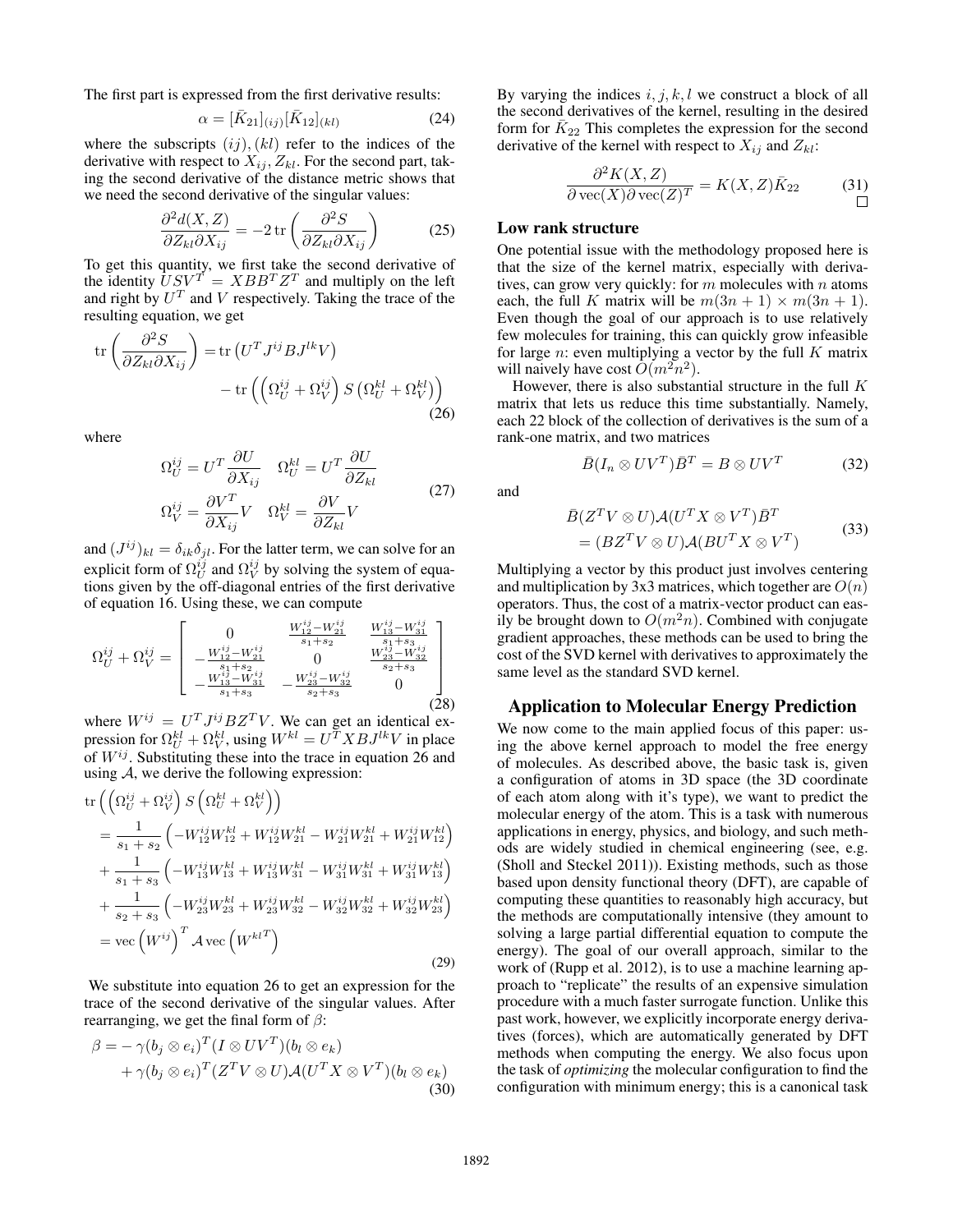| Kernel                       | <b>RMSE</b> |
|------------------------------|-------------|
| Mean predictor               | 2.4154      |
| Eigenspectrum representation | 0.4284      |
| SVD kernel                   | 0.7182      |
| SVD kernel with derivatives  | 0.6239      |

Table 1: Prediction error on water

in molecular modeling, and we show Bayesian optimization methods, based upon our approach, can substantially outperform existing state-of-the-art solvers used in the chemical engineering community, such as LBFGS.

To begin, we will evaluate the performance of our approach just on predicting the energy of previously unseen configurations of a molecule. In this section and the next, all computations were carried out using the GPAW numerical code (Mortensen, Hansen, and Jacobsen 2005), a gridbased implementation of the DFT calculator. We also use the Python Atomic Simulation Environment (ASE) (Bahn and Jacobsen 2002) to set up the computations and later to perform the molecular optimization. As mentioned above obtaining the potential energies is extremely computationally expensive using these tools, so the algorithm must be able to generalize from a comparatively small subset of the molecular space. To get accurate energy results, the time to perform a DFT calculation can take anywhere from a few hours for a simple molecule to days for complex compounds.

We applied a Gaussian process using the SVD kernel to model the energies of water and glycerol molecules. For both molecules, we generated 100 data points by adding noise to the original coordinates. Denote  $\mathcal X$  as the set of all our inputs (3D positions of the atoms) and  $y$  the vector of corresponding energies. We form a prediction on new examples  $\mathcal{X}'$  by the standard Gaussian process equations

$$
\mu(\mathcal{X}') = k(\mathcal{X}', \mathcal{X})(K(\mathcal{X}, \mathcal{X}) + \lambda I)^{-1}y
$$
  
\n
$$
\sigma(\mathcal{X}') = K(\mathcal{X}', \mathcal{X}') - K(\mathcal{X}', \mathcal{X})(K(\mathcal{X}, \mathcal{X}) + \lambda I)^{-1}K(\mathcal{X}, \mathcal{X}')
$$
\n(34)

The kernel hyperparameters, namely exponential parameter  $γ$  and regularization parameter  $λ$ , were chosen by a gridsearch with an inner 4-fold cross validation and optimized for the root mean squared error. We introduce an additional regularization parameter  $\lambda_{\text{deriv}}$  to account for the difference in magnitude between the energies and derivatives.

In the case of the simple molecule water, the SVD kernel is able to capture much of the structure of the potential energy function, with the derivative information giving a small improvement in performance. Since water only has 3 atoms, the SVD kernel is already able to model the molecule quite well without the derivatives. Furthermore, the eigenvalue method from (Rupp et al. 2012) performs marginally better in this application, likely because it exploits additional information about the energy of single atoms (such information could be included in our setting as well, though we do not pursue this approach here).

In contrast, on the larger glycerol molecule with 14 atoms, none of the methods except the SVD kernel with derivatives

| <b>Kernel</b>                | <b>RMSE</b> |
|------------------------------|-------------|
| Mean predictor               | 0.7418      |
| Eigenspectrum representation | 0.7369      |
| <b>SVD</b> kernel            | 0.7609      |
| SVD kernel with derivatives  | 0.2276      |

Table 2: Prediction error on glycerol



Figure 1: Learning curves for the SVD kernel on glycerol with and without derivatives. The presence of kernel derivatives results in faster convergence to a lower error.

are able to accurately model the system, and all other methods perform virtually identical to simple mean predictions. This is also born out in the learning curves in Figure 1. The SVD kernel with derivatives is able to achieve low error using approximately 40 simulations, whereas the SVD-only approach (and similar approaches), never achieve good performance (the fluctuations in the learning performance for the SVD kernel in Figure 1 are a product of random folds, and are all higher than simply predicting the mean energy in the data set).

## Bayesian optimization

Finally, the ultimate goal of a fast DFT approximation is not just to predict the energy, but to find the minimum energy configuration. Since the target function has a high cost, we take a Bayesian optimization approach to minimize the potential energy of a molecule. We use a Gaussian process model with the SVD derivative kernel as an approximation of the target energy function, and we use the lower confidence bound (LCB) as our acquisition function to sample new points:

$$
LCB(\mathcal{X}) = \mu(\mathcal{X}) - \kappa \sigma(\mathcal{X})
$$
 (35)

where  $\mu$  and  $\sigma$  are the mean and variance from the Gaussian process. We optimized this surrogate function itself using LBFGS, though importantly, this optimization procedure is very fast, as we can compute the GP predictions very quickly.

For the testing environment, we optimize three molecules whose atoms have had noise added to their initial coordinates. We treat the DFT energy calculation as the function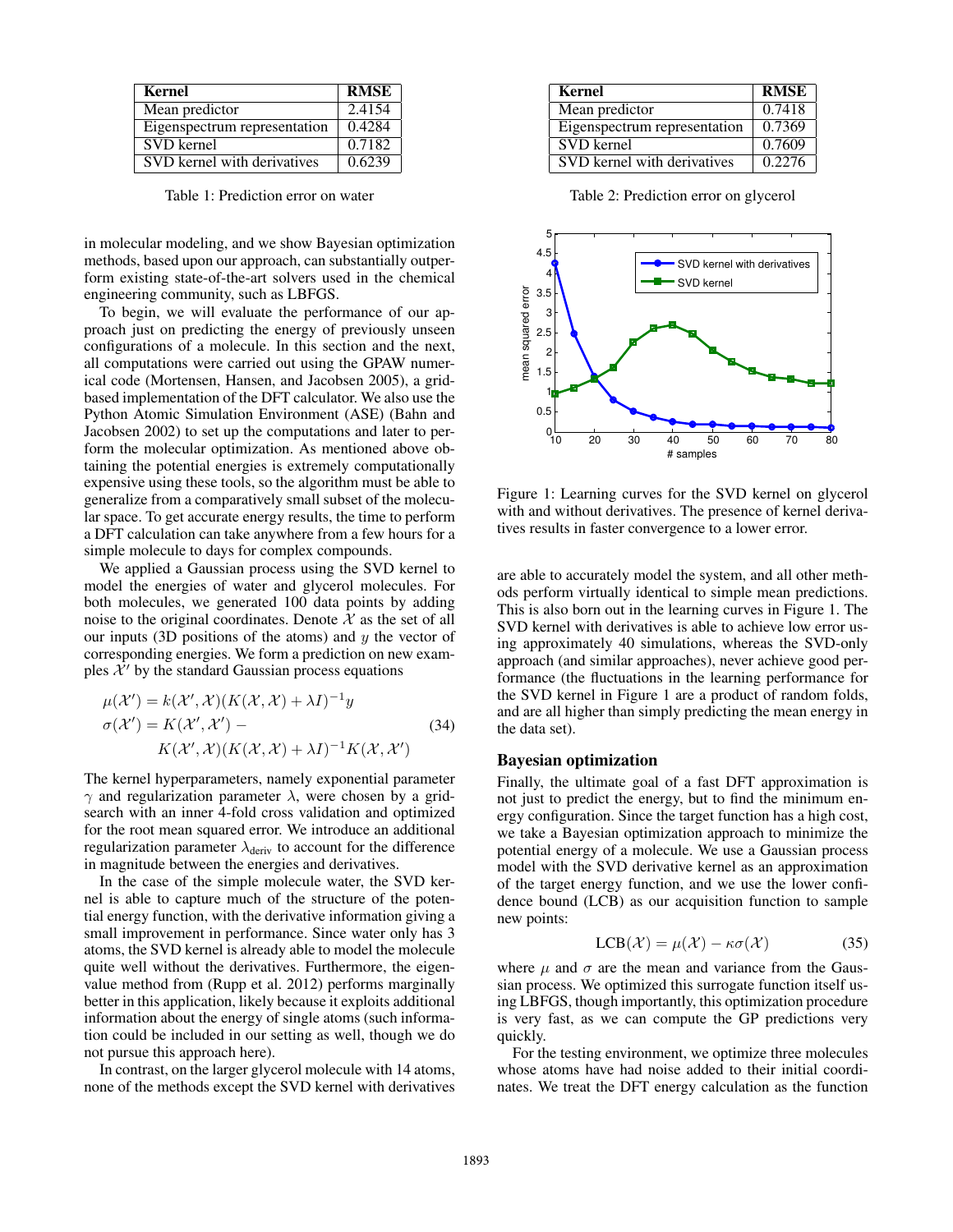

Figure 2: The average minimum found over all 40 runs per iteration for various molecules, which corresponds to the number of function samples. Results for the SVD kernel converge faster and closer than LBFGS to the optimal value.

to be minimized, and provide the negative forces as the gradient function. Each algorithm begins with only the initial starting set of coordinates, and the optimization is repeated for 40 randomly perturbed starting configurations.

We compare our optimization method against the LBFGS quasi-Newton method (directly performing LBFGS using the derivatives provided by the DFT). We use an implementation made specifically for optimizing molecular structures from the Python ASE package, which is a state-of-theart method for performing molecular structure optimization. Because the time used by the DFT solver far exceeds any of the computation time used either by LBFGS or our Bayesian optimization, we report results in terms of the number of (expensive) simulation iterations required.

We see that the SVD kernel with derivatives within the Bayesian optimization framework offers a significant improvement over the LBFGS method. On average, the SVD



Figure 3: A plot of all 40 individual optimizations for each algorithm on water. The SVD kernel converges rapidly in almost all cases regardless of starting position. The LBFGS method depends on the starting configuration and has greater variance in convergence rate and final energy value.

kernel with derivatives uses fewer iterations to get closer to the optimal value, converging more rapidly than LBFGS in Figure 2 across multiple molecules. Another benefit that the SVD method has is its ability to converge quickly to the same optimal value regardless of the starting position. For example, after 5 iterations, nearly all optimizations of water using the SVD method are close to the optimal value as seen in Figure 3. In contrast, the LBFGS method depends significantly on the starting configuration. Some LBFGS optimizations converge slower than others and reach a variety of final energy values.

# Conclusion

When using physical systems or geometric data, there are certain properties of translational and rotational invariance and an availability of derivative information that we can exploit to improve the performance of learning in this space. In the case of molecular energies, predicting accurate energies is especially important since calculating the exact energy of a compound typically takes days, and scales badly as the complexity of the molecule increases.

In this paper, we have developed a kernel based on the singular value decomposition that maintains the translational and rotational invariants expected in geometric data. We incorporated derivative data into the kernel and constructed a simplified form to compute the larger covariance matrices. Our results show that the SVD kernel has good predictive ability, and can outperform other methods. Practically, our work shows that the SVD kernel can optimize molecules faster and more reliably than current methods.

### References

Bahn, S. R., and Jacobsen, K. W. 2002. An object-oriented scripting interface to a legacy electronic structure code. *Computing in Science & Engineering* 4(3):56–66.

Bartók, A. P.; Payne, M. C.; Kondor, R.; and Csányi, G. 2010. Gaussian approximation potentials: The accuracy of